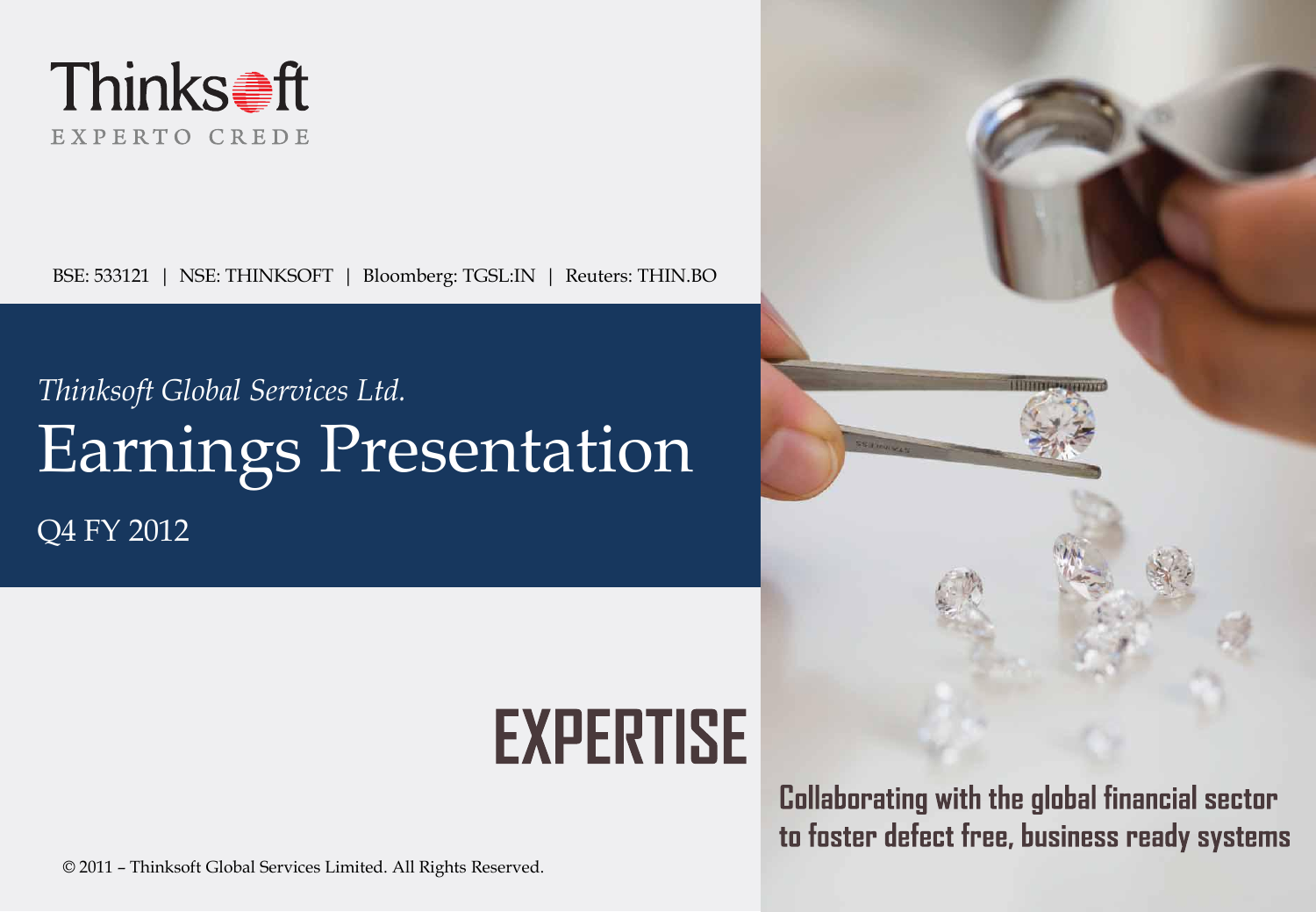

This presentation has been prepared by ThinkSoft Global solely to provide information about the Company.

No representation or warranty, express or implied is made as to, and no reliance should be placed on, the fairness, accuracy, completeness or correctness of such information or opinions contained herein. None of the Company nor any of its respective affiliates, advisers or representatives, shall have any liability whatsoever (in negligence or otherwise) for any loss howsoever arising from any use of this presentation or its contents or otherwise arising in connection with this presentation.

The information contained in this presentation is only current as of its date. The Company may alter, modify or otherwise change in any manner the content of this presentation, without obligation to notify any person of such revision or changes. Certain statements made in this presentation may not be based on historical information or facts and may be "forward-looking statements", including those relating to the Company's general business plans and strategy, its future financial condition and growth prospects, and future developments in its industry and its competitive and regulatory environment. Actual results may differ materially from these forward-looking statements due to a number of factors, including future changes or developments in the Company's business, its competitive environment, information technology and political, economic, legal and social conditions in India.

Please note that this presentation is based on the publicly available information on Thinksoft Global including but not limited to Company's website and Annual Reports.

This communication is for general information purposes only, without regard to specific objectives, financial situations and needs of any particular person. Please note that investments in securities are subject to risks including loss of principal amount.

This presentation does not constitute an offer or invitation to purchase or subscribe for any shares in the Company and neither any part of it shall form the basis of or be relied upon in connection with any contract or commitment whatsoever.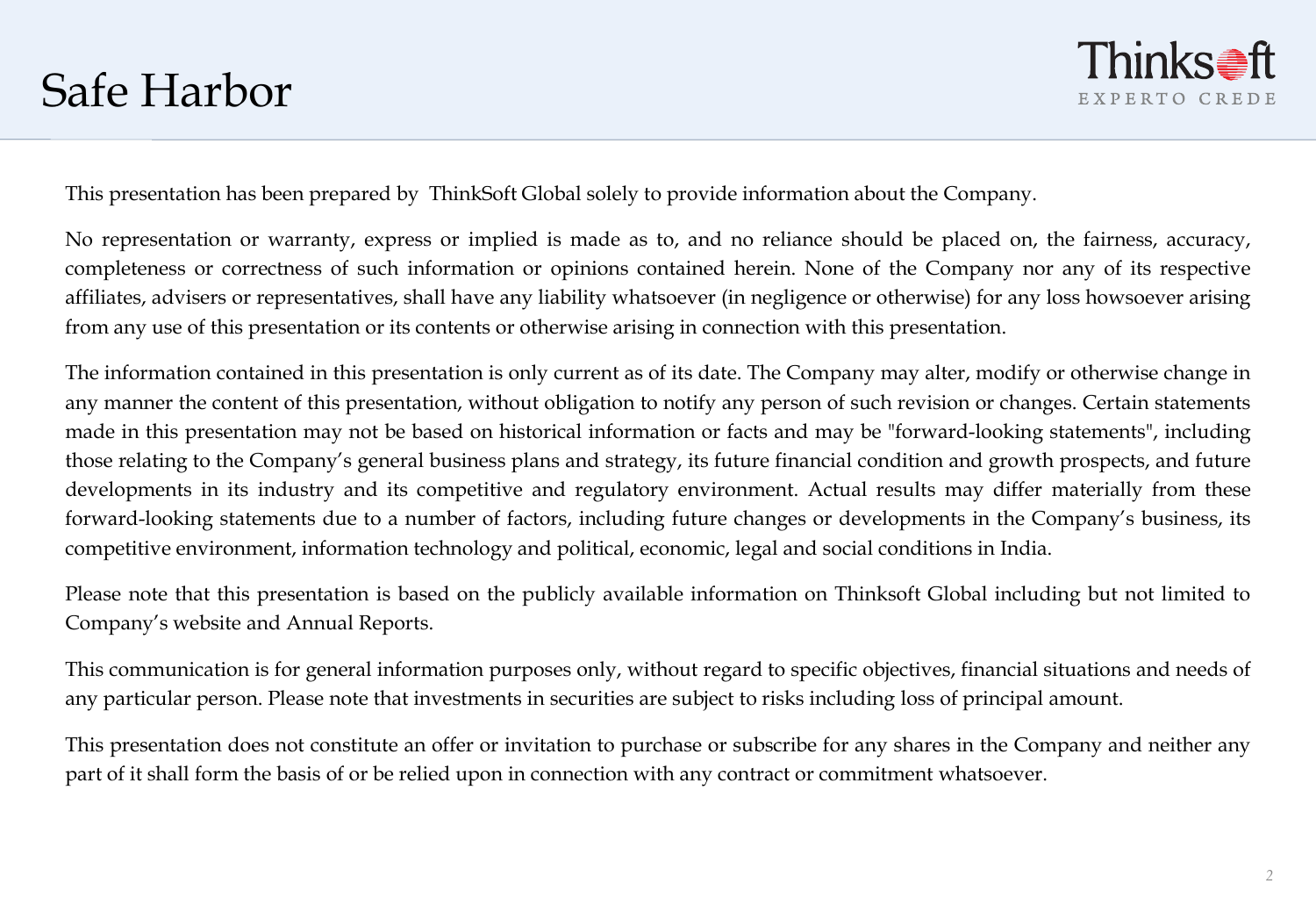# **Highlights**



#### Consolidated Quarter Review

- Consolidated revenues stood at Rs 33.6 crore; up by 58% YoY.
- Consolidated Net Profit for the quarter stands at Rs 2.8 crore, an increase of 948% YoY.
- EBIDTA Margin stood at 14.1% as against 0.4% in Q4FY11 an increase of 1371 bps.
- Basic EPS for the quarter stood at Rs 2.8, 948% jump YoY.

#### Consolidated Full Year Review

- Consolidated revenues stood at Rs 121.4 crore; up by 46% YoY.
- Consolidated Net Profit for the FY12 stands at Rs 11.3 crore, an increase of 508% YoY.
- EBIDTA Margin stood at 10.6% in FY12 as against 3.4% in FY11 an increase of 717 bps.
- Basic EPS for FY12 stood at Rs 11.3, increase of 508% over the same period last year.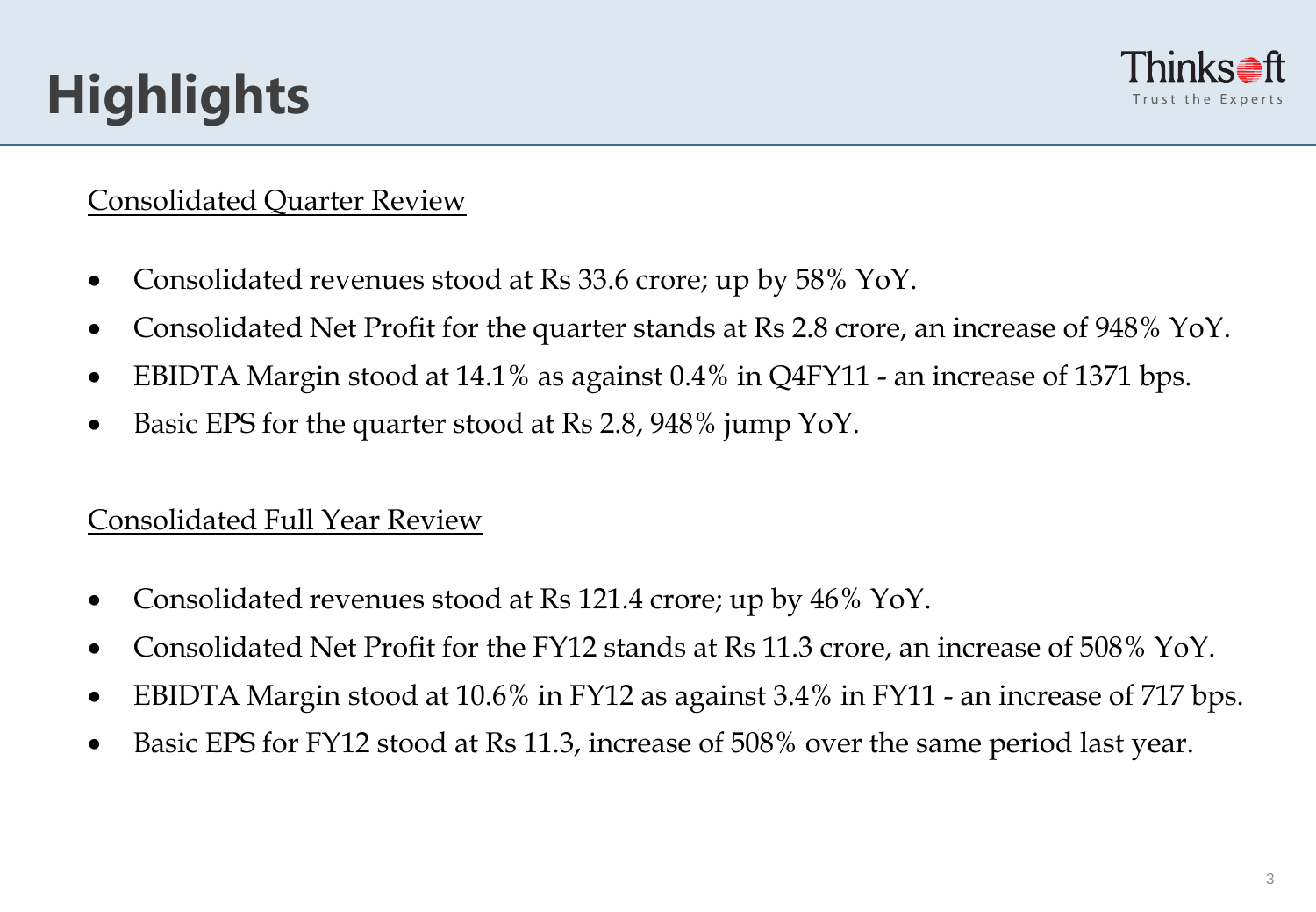

|                    |                              |       |         | QoQ    |       | YoY    |             |             | YoY    |
|--------------------|------------------------------|-------|---------|--------|-------|--------|-------------|-------------|--------|
| <b>Particulars</b> | <b>Metrics</b>               | Q4-12 | $Q3-12$ | Growth | Q4-11 | Growth | <b>FY12</b> | <b>FY11</b> | Growth |
|                    |                              |       |         |        |       |        |             |             |        |
| Revenue            | <b>Total Revenue (INR M)</b> | 363.1 | 325.5   | 12%    | 224.3 | 62%    | 1,310.0     | 861.8       | 52%    |
|                    | <b>Net Revenue (INR M)</b>   | 336.8 | 296.3   | 14%    | 213.2 | 58%    | 1,214.4     | 829.3       | 46%    |
|                    |                              |       |         |        |       |        |             |             |        |
| Profit             | <b>EBITDA (INR M)</b>        | 47.6  | 18.5    | 157%   | 0.9   | 5189%  | 128.6       | 28.3        | 354%   |
|                    | PBT (INR M)                  | 63.9  | 37.4    | 71%    | 4.9   | 1204%  | 185.0       | 32.0        | 477%   |
|                    | PAT (INR M)                  | 28.3  | 27.5    | 3%     | 2.7   | 948%   | 113.8       | 18.7        | 508%   |
|                    |                              |       |         |        |       |        |             |             |        |
| <b>Margin</b>      | <b>EBITDA</b>                | 14.1% | 6.2%    |        | 0.4%  |        | 10.6%       | 3.4%        |        |
|                    | <b>PBT</b>                   | 17.6% | 11.5%   |        | 2.2%  |        | 14.1%       | 3.7%        |        |
|                    | <b>PAT</b>                   | 7.8%  | 8.4%    |        | 1.2%  |        | 8.7%        | 2.2%        |        |
|                    |                              |       |         |        |       |        |             |             |        |
| <b>EPS</b>         | <b>Basic (Rs.)</b>           | 2.8   | 2.7     | 3%     | 0.3   | 948%   | 11.3        | 1.9         | 508%   |
|                    | Diluted (Rs.)                | 2.8   | 2.7     | 3%     | 0.3   | 948%   | 11.3        | 1.9         | 508%   |
|                    |                              |       |         |        |       |        |             |             |        |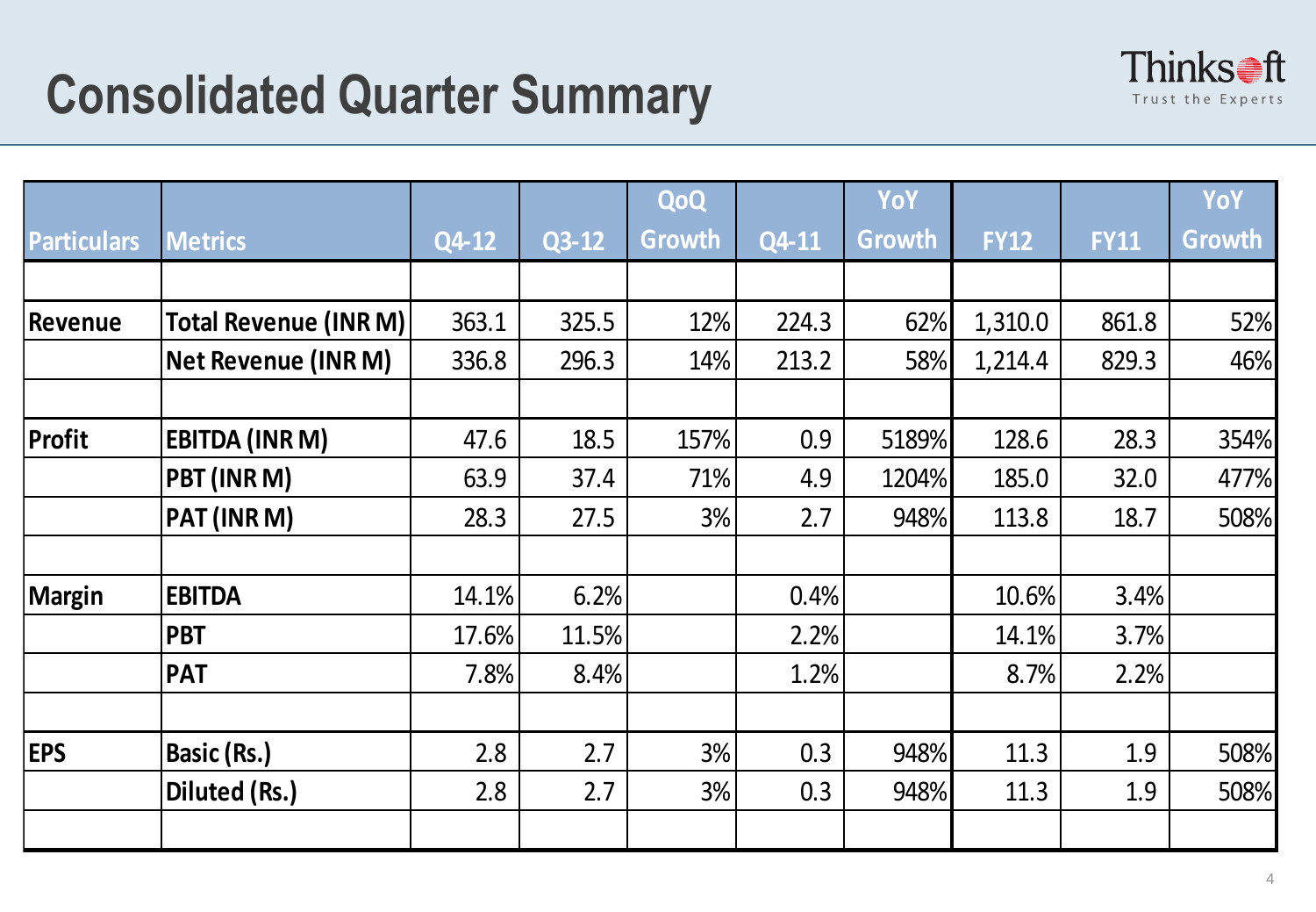

| <b>Revenue</b>                        | <b>Q4 FY 12</b> | <b>Q3 FY 12</b> | <b>Q4 FY 11</b> |
|---------------------------------------|-----------------|-----------------|-----------------|
| <b>By Geography</b>                   |                 |                 |                 |
| Domestic                              | 13.1%           | 8.8%            | 7.8%            |
| International                         | 86.9%           | 91.2%           | 92.2%           |
|                                       |                 |                 |                 |
| <b>By Regional</b>                    |                 |                 |                 |
| <b>North America</b>                  | 24.8%           | 26.0%           | 17.7%           |
| Europe                                | 38.4%           | 39.8%           | 51.8%           |
| Asia                                  | 36.8%           | 34.2%           | 30.5%           |
|                                       |                 |                 |                 |
| <b>By Practice</b>                    |                 |                 |                 |
| <b>Banking</b>                        | 45.0%           | 48.1%           | 26.9%           |
| <b>Capital Markets &amp; Treasury</b> | 20.6%           | 20.7%           | 16.5%           |
| <b>Cards &amp; Payments</b>           | 29.7%           | 26.7%           | 48.5%           |
| Insurance                             | 4.7%            | 4.5%            | 8.1%            |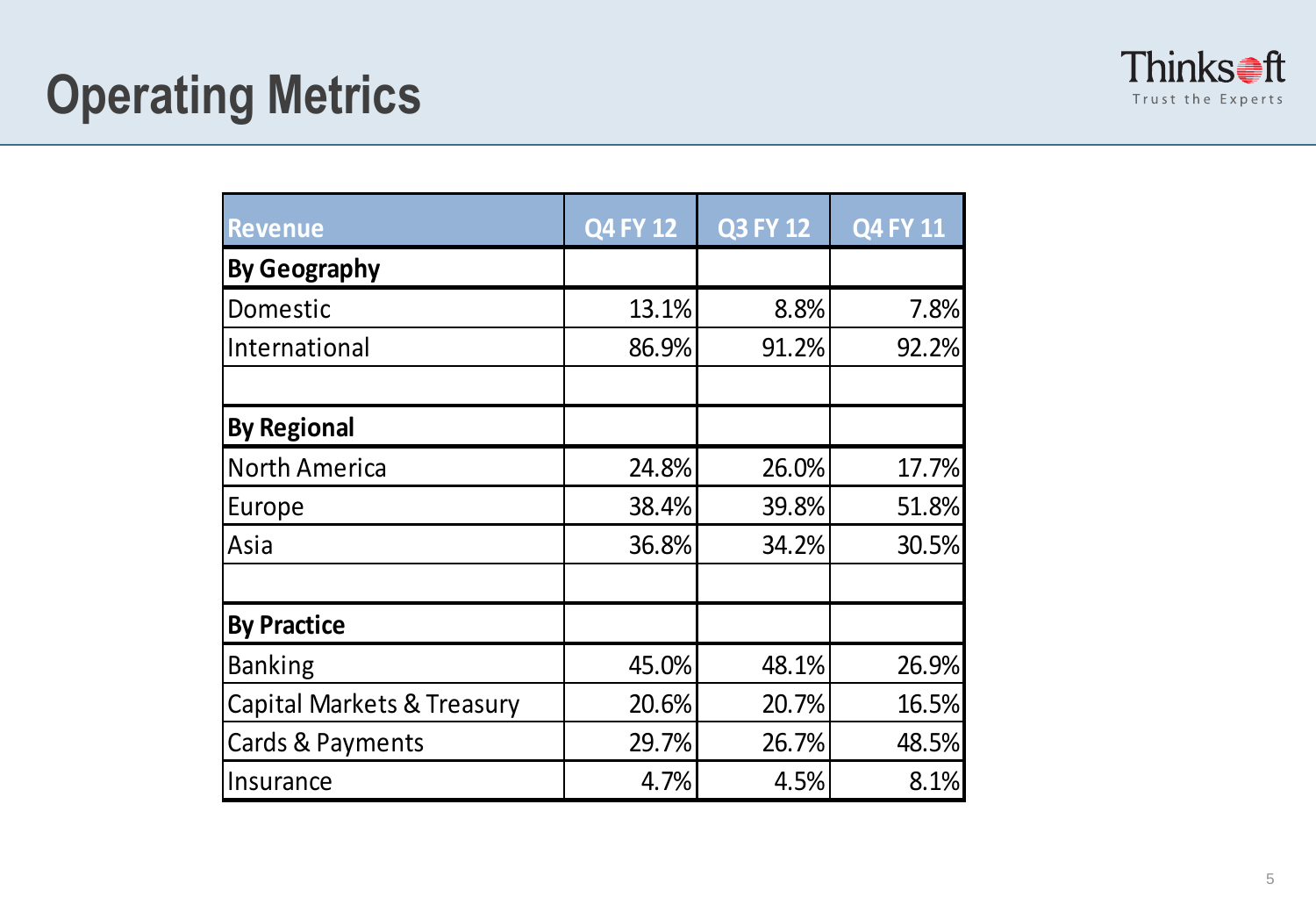

### **Operating Metrics**

| <b>Client Details</b>             |    | Q4 FY 12 Q3 FY 12 | Q4 FY 11 |
|-----------------------------------|----|-------------------|----------|
| Opening No. of Clients            | 34 |                   | 351      |
| <b>Clients Added in Quarter</b>   | 18 |                   |          |
| <b>Clients Dropped in Quarter</b> |    |                   |          |
| <b>Active Clients</b>             |    |                   | 38       |

| <b>Customer Profile (12m Rolling)</b> | $\sqrt{Q4}$ FY 12 $\sqrt{Q3}$ FY 12 $\sqrt{Q4}$ FY 11 |  |
|---------------------------------------|-------------------------------------------------------|--|
| Revenue $0.5$ to $1$ Mn $\zeta$       |                                                       |  |
| Revenue 1 to 5 Mn \$                  |                                                       |  |

| <b>Particulars</b> | $\sqrt{04}$ FY 12 $\sqrt{03}$ FY 12 $\sqrt{04}$ FY 11 |     |
|--------------------|-------------------------------------------------------|-----|
| Debtors Days       | 80l                                                   | 101 |

| <b>Employee Details</b>    | <b>Q4 FY 12</b> | <b>Q3 FY 12</b> | Q4 FY 11        |
|----------------------------|-----------------|-----------------|-----------------|
| <b>Opening Number</b>      | 759             | 753             | 617             |
| Employee Added             |                 | 29              | 74              |
| Attrition                  | 21              | 23              | 30 <sub>l</sub> |
| Closing No.                | 742             | 759             | 661             |
|                            |                 |                 |                 |
| <b>Blended Utilization</b> | 65.9%           | 58.7%           | 61.3%           |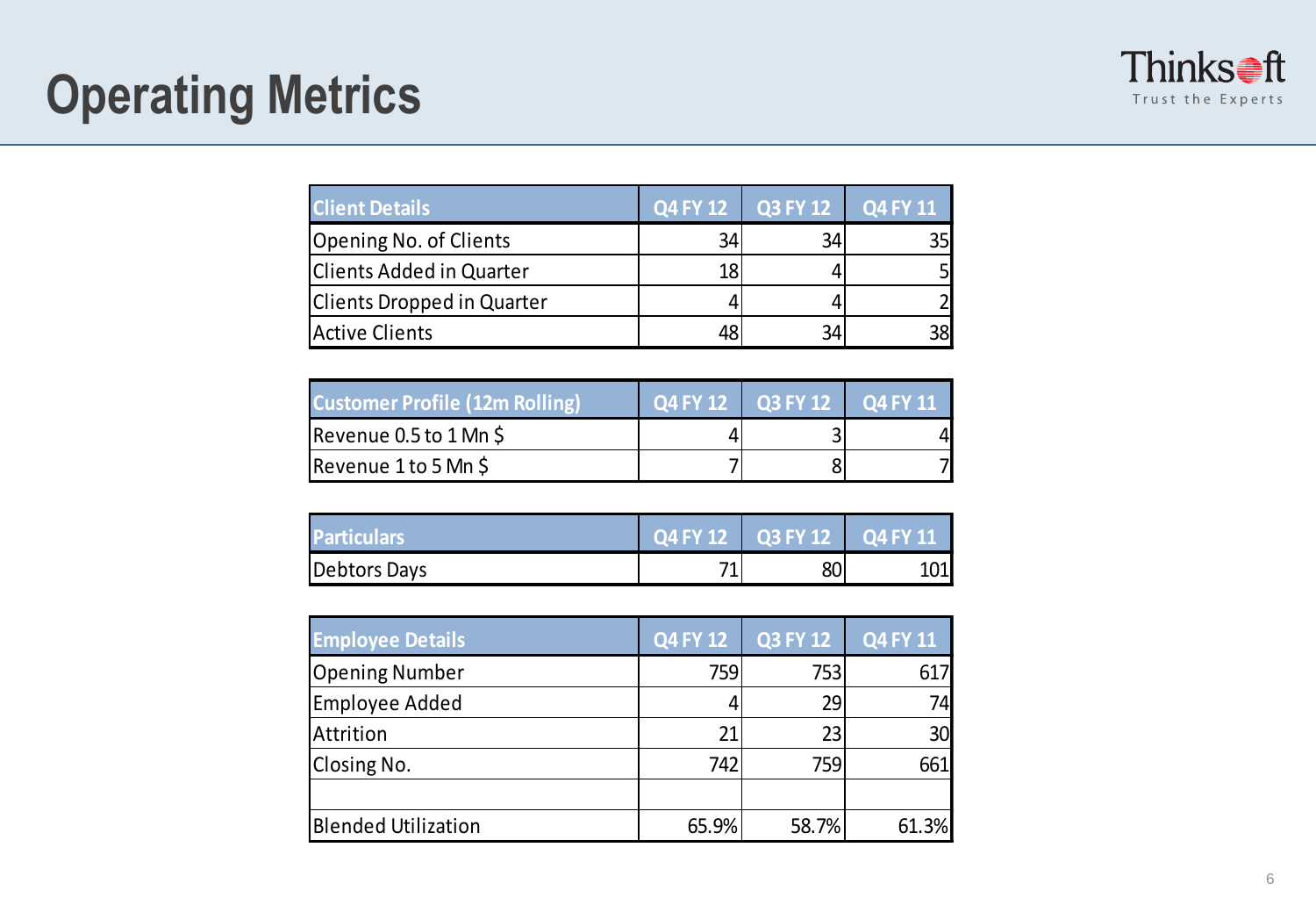## **Quarterly P & L**



|                | <b>Consolidated Unaudited Financial Statements for the Quarter</b> | 31-Mar-12                | 31-Dec-11                | <b>QoQ Growth</b> | 31-Mar-11 | <b>YoY Growth</b> |
|----------------|--------------------------------------------------------------------|--------------------------|--------------------------|-------------------|-----------|-------------------|
| Sr No.         | ended (All figures in INR Million except EPS)                      | Q4-12                    | $Q3-12$                  |                   | Q4-11     |                   |
|                | Net Sales / Income from Operation                                  |                          |                          |                   |           |                   |
| $\mathbf{1}$   | Income                                                             | 336.8                    | 296.3                    | 13.7%             | 213.2     | 58%               |
| $\overline{2}$ | <b>Expenditure</b>                                                 |                          |                          |                   |           |                   |
| (a)            | <b>Employee Cost</b>                                               | 213.5                    | 204.8                    | 4.2%              | 148.2     | 44%               |
| (b)            | Depreciation                                                       | 9.5                      | 9.8                      | $-3.1%$           | 6.9       | 38%               |
| (c)            | Other Expenditure                                                  | 75.7                     | 73.0                     | 3.7%              | 64.1      | 18%               |
| (d)            | <b>Total Expenditure</b>                                           | 298.7                    | 287.6                    | 3.9%              | 219.2     | 36%               |
|                | Profit from Operations before Other Income, Interest &             |                          |                          |                   |           |                   |
| 3              | <b>Exceptional Items (1-2)</b>                                     | 38.1                     | 8.7                      | 337.9%            | (6.0)     | $-735%$           |
| 4              | Other Income                                                       | 26.3                     | 29.2                     | $-9.9%$           | 11.1      | 137%              |
| 5              | Profit before Interest and Exceptional Items (3+4)                 | 64.4                     | 37.9                     | 69.9%             | 5.1       | 1163%             |
| 6              | Interest                                                           | 0.5                      | 0.5                      |                   | 0.2       |                   |
| $\overline{7}$ | Profit after Interest but before Exceptional Items (5-6)           | 63.9                     | 37.4                     | 70.9%             | 4.9       | 1204%             |
| 8              | <b>Exceptional Items</b>                                           |                          |                          |                   |           |                   |
| 9              | Profit(+)/Loss(-) from Ordinary Activities before Tax (7+8)        | 63.9                     | 37.4                     | 70.9%             | 4.9       | 1204%             |
| 10             | <b>Tax Expenses</b>                                                | 35.6                     | 9.9                      | 259.6%            | 2.2       | 1518%             |
| 11             | Net Profit(+)/Loss(-) from Ordinary Activities after Tax (9-10)    | 28.3                     | 27.5                     | 2.9%              | 2.7       | 948%              |
| 12             | Extraordinary Items (net of tax expense Rs.)                       | $\overline{\phantom{a}}$ | $\overline{\phantom{0}}$ |                   |           |                   |
| 13             | Net Profit(+)/Loss(-) for the Period (11-12)                       | 28.3                     | 27.5                     | 2.9%              | 2.7       | 948%              |
| 14             | Paid-up Equity Share Capital of Rs10/- each                        | 100.5                    | 100.5                    |                   | 100.5     |                   |
| 15             | <b>Reserves Excluding Revaluation Reserve</b>                      |                          |                          |                   |           |                   |
| 16             | Earnings Per Share (EPS) in Rs.                                    |                          |                          |                   |           |                   |
| (a)            | Basic and diluted EPS before Extraordinary items (not annualized)  | 2.8                      | 2.7                      | 2.9%              | 0.27      | 948%              |
| (b)            | Basic and diluted EPS after Extraordinary items (not annualized)   | 2.8                      | 2.7                      | 2.9%              | 0.27      | 948%              |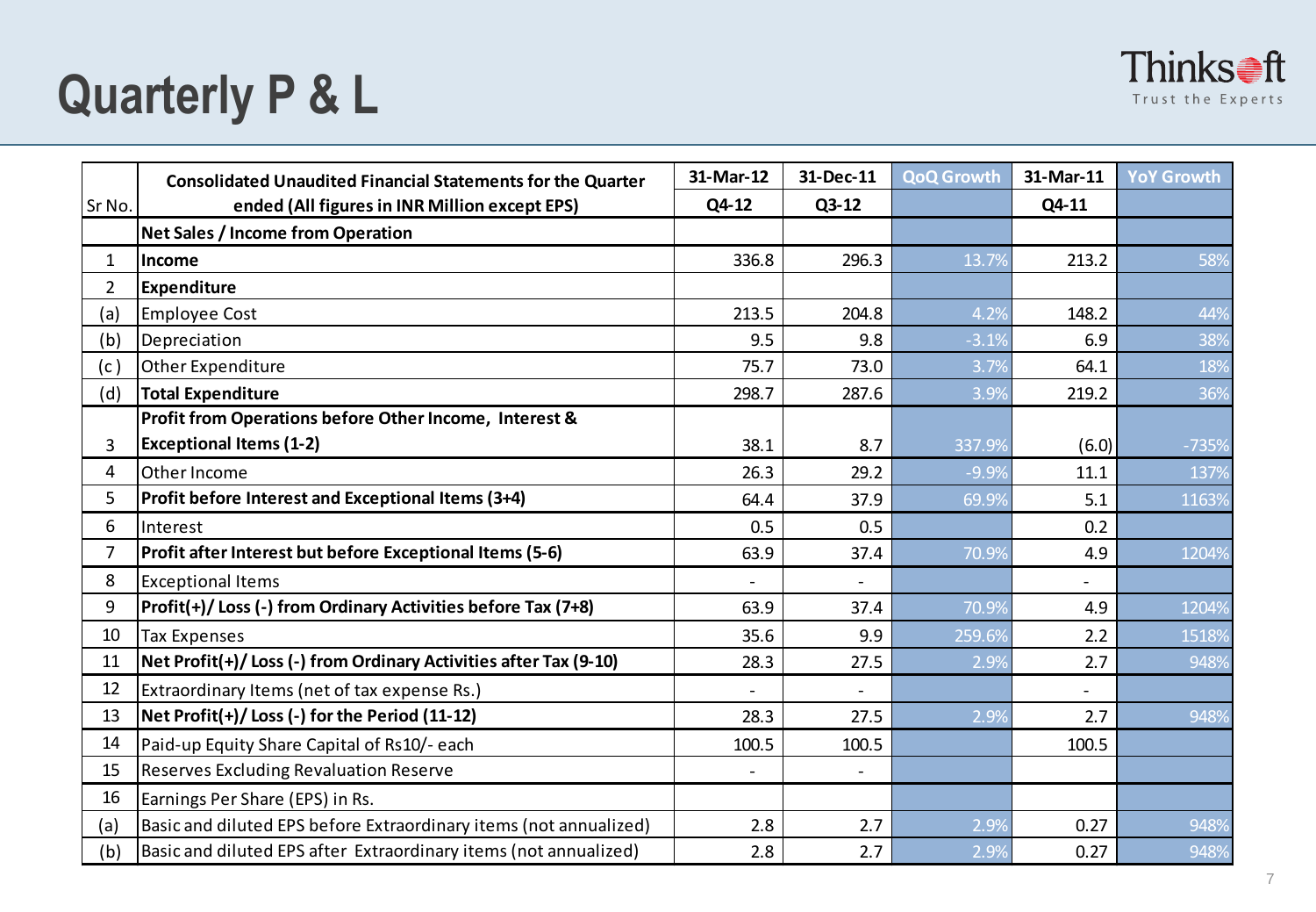

| Sr. No         | <b>Consolidated Unaudited Financial Statements for the year ended</b>            | 31-Mar-12 | 31-Mar-11 | Y-o-Y Growth |
|----------------|----------------------------------------------------------------------------------|-----------|-----------|--------------|
|                | (All Figures in INR Million Except EPS)                                          |           |           | (%)          |
| $\mathbf{1}$   | Income                                                                           |           |           |              |
|                | <b>Net Sales / Income from Operations</b>                                        | 1,214.4   | 829.3     | 46%          |
| $\overline{2}$ | <b>Expenditure</b>                                                               |           |           |              |
| (a)            | <b>Employee Cost</b>                                                             | 784.1     | 573.4     | 37%          |
| (b)            | Depreciation                                                                     | 37.4      | 27.9      | 34%          |
| (c)            | Other expenditure                                                                | 301.7     | 227.6     | 33%          |
| (d)            | <b>Total</b>                                                                     | 1,123.2   | 828.8     | 36%          |
| $\overline{3}$ | Profit from Operations before other Income, Interest and Exceptional Items (1-2) | 91.2      | 0.4       | 20627%       |
| $\pmb{4}$      | Other Income                                                                     | 95.6      | 32.6      | 194%         |
| 5              | Profit before Interest & Exceptional Items (3+4)                                 | 186.8     | 33.0      | 466%         |
| $6\,$          | Interest                                                                         | 1.8       | 1.0       | 89%          |
| $\overline{7}$ | Profit after Interest but before Exceptional Items (5-6)                         | 185.0     | 32.0      | 477%         |
| 8              | <b>Exceptional Items</b>                                                         |           |           |              |
| $\overline{9}$ | Profit (+) / Loss (-) from Ordinary Activities before Tax (7+8)                  | 185.0     | 32.0      | 477%         |
| 10             | <b>Tax Expense</b>                                                               | 71.2      | 13.3      | 435%         |
| 11             | Net Profit (+) / Loss (-) from Ordinary Activites (9-10)                         | 113.8     | 18.7      | 508%         |
| 12             | Extraordinary Item (Net of tax expense Rs)                                       |           |           |              |
| 13             | Net Profit $(+)$ / Loss $(-)$ for the period $(11-12)$                           | 113.8     | 18.7      | 508%         |
| 14             | Paid up Equity Shares Capital of Rs 10/- each                                    | 100.5     | 100.5     |              |
| 15             | <b>Reserves Excl. Revaluation Reserves</b>                                       | 654.6     | 599.2     |              |
| 16             | Earnings Per Share (EPS) in Rs.                                                  |           |           |              |
| (a)            | Basic and diluted EPS before Extraordinary items (not annualized)                | 11.3      | 1.9       | 508%         |
| (b)            | Basic and diluted EPS after Extraordinary items (not annualized)                 | 11.3      | 1.9       | 508%         |